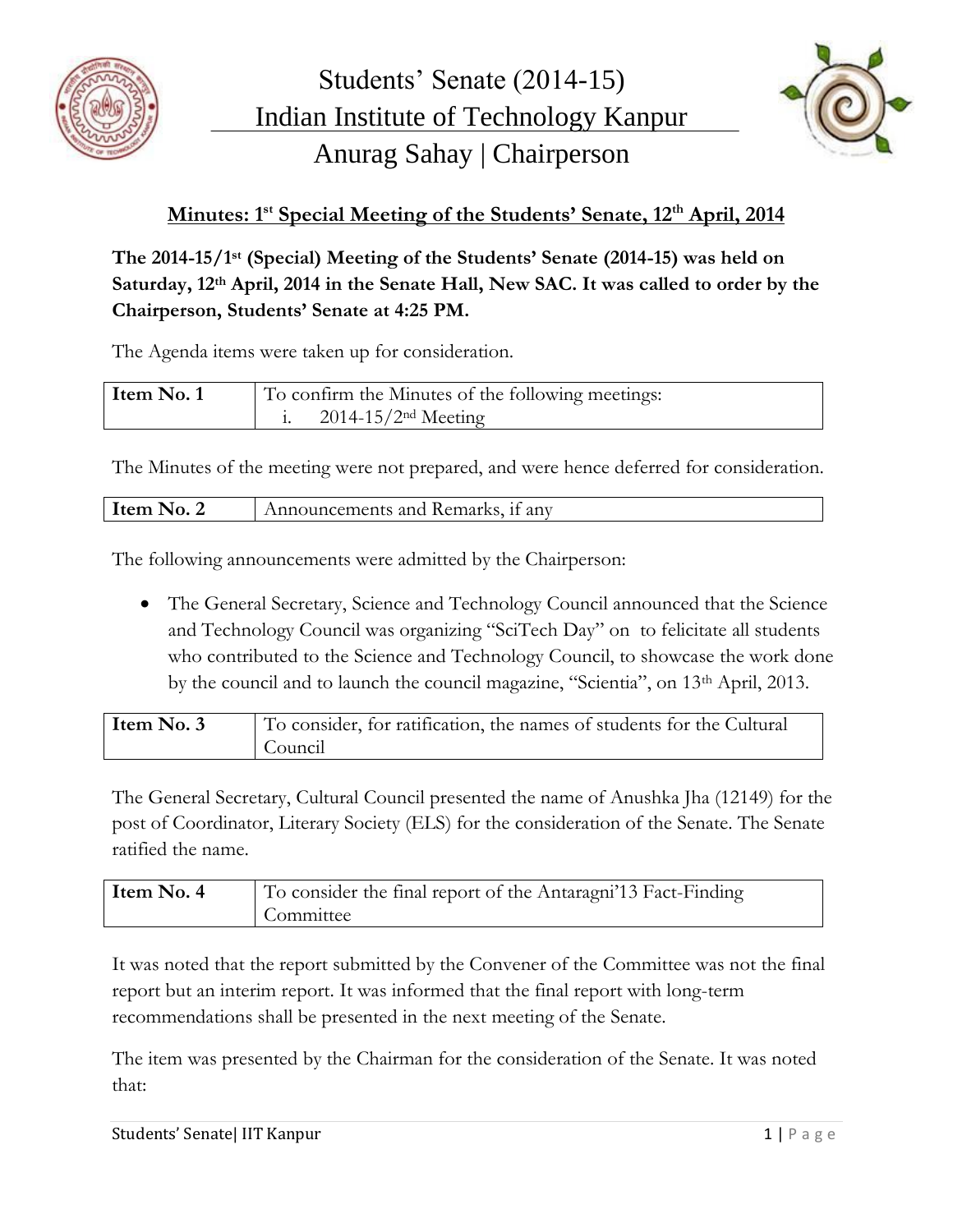



- Several last minute sponsorship deals were signed by the Antaragni team in contravention of previously established Senate policies regarding such deals. Furthermore, the Memoranda of Understanding of these deals have not been signed by the Dean, Students' Affairs, implying that the deals were signed without the approval of the Dean. In this regard, the Senate decided to refer this matter to the Dean, Students' Affairs for his noting and action.
- A complaint was received by a General Body Member who had spent his own money while doing official work for Antaragni'13. It was decided that the money shall be reimbursed by the Core Team as per procedure, and that a mail will be sent by the Chairman to all students asking them to report other such incidences for any of the three festivals, if they have concrete evidence that they spent their money for official work.

The Senate accepted the report as presented.

| To consider the Hall Allocation Policy (2014-15)<br>Item No. |  |
|--------------------------------------------------------------|--|

The President, Students' Gymkhana & Chairman, COSHA had submitted the Hall Allocation Policy for the year 2014-15 that was considered and accepted by the COSHA in the 2014-15/2nd Meeting of the Senate. The Senate had considered the same and had decided to send it back for reconsideration in the COSHA, with suggested modifications. The President & Chairman, COSHA had resubmitted the Hall Allocation Policy with suggested modifications and presented the policy for the consideration of the Senate.

The Senate discussed the proposed Policy, and accepted the Policy as proposed by the President.

| Item N<br>consider the Gymkhana Budget (2014-1<br>No. |
|-------------------------------------------------------|
|-------------------------------------------------------|

The Finance Convener had submitted the Budget for the Gymkhana Year 2014-15 as proposed by the Finance Committee in the 2014-15/2nd Meeting of the Senate. The Senate had considered the same and had decided to send it back for reconsideration in the Finance Committee. The Finance Convener had resubmitted the Budget with suggested modification and presented the same for the consideration of the Senate.

The Senate discussed the proposed Budget, and accepted the Budget as proposed by the Finance Committee.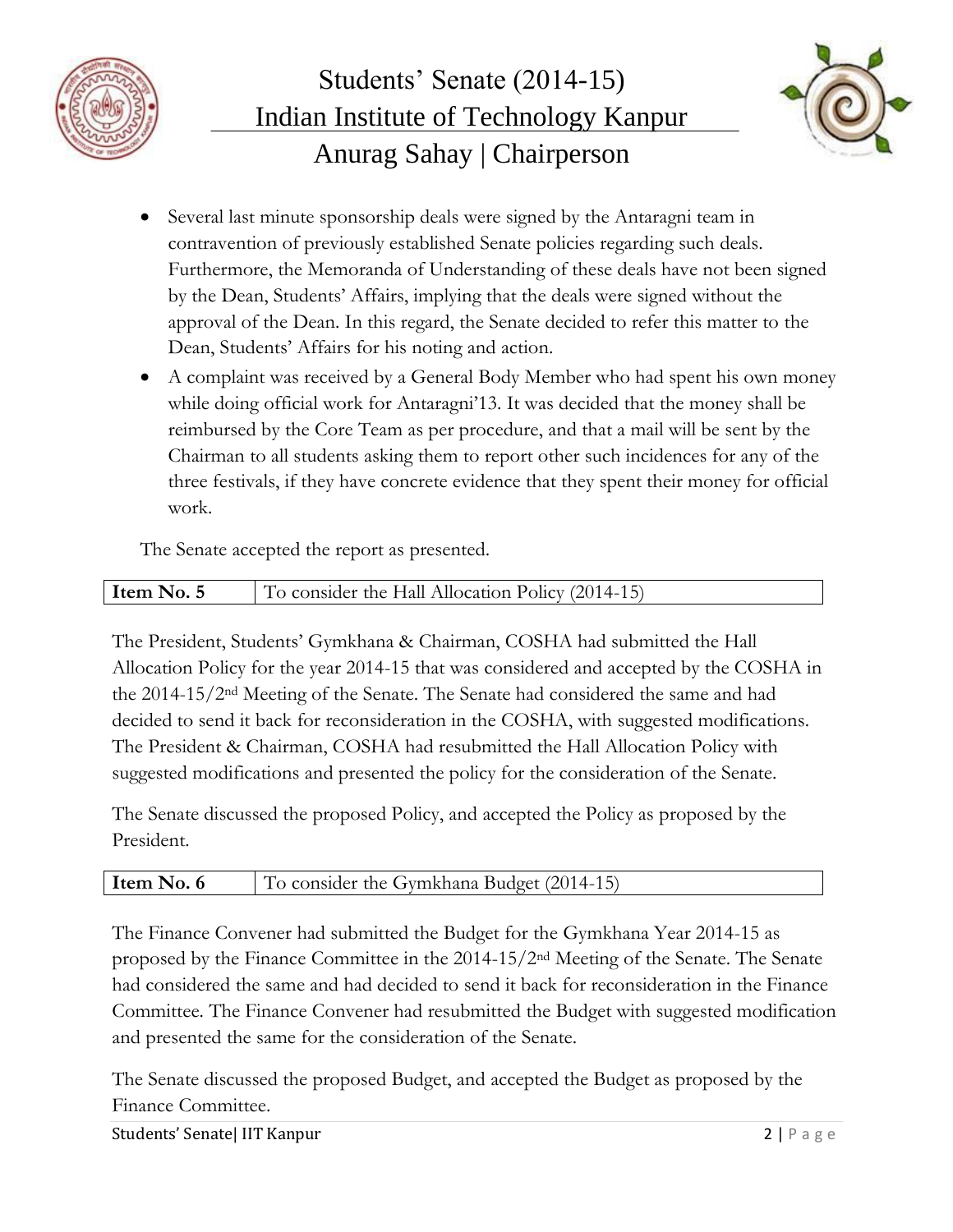



| Item No. 7 | To formulate the student opinion on the Student Feedback taken |
|------------|----------------------------------------------------------------|
|            | after every course.                                            |

The item was referred to a joint meeting of the SAC for consideration.

| Item No. 8 | To consider the proposal for the change in the manner in which |
|------------|----------------------------------------------------------------|
|            | elections are conducted.                                       |

The item was deferred to the next Meeting due to paucity of time.

| Item No. 9 | To consider the post-conduction report of Techkriti <sup>'14</sup> |
|------------|--------------------------------------------------------------------|
|            |                                                                    |

The post-conduction report of Techkriti'14 was presented by the Festival Coordinator for the consideration of the Senate. The Senate accepted the report as presented.

| Item No. 10 | To consider the problems during pre-registration |
|-------------|--------------------------------------------------|
|-------------|--------------------------------------------------|

The item was presented by the proposer, Mr. Praveen Honhar, for the consideration of the Senate. The Senate discussed the item in detail and decided the following:

- A request shall be sent by the Chairman to the Dean, Academic Affairs that any course offering on the OARS should have:
	- o A dynamic indicator of students registered in the course as well as the number of seats left.
	- o Up to date pre-requisites
	- o Batches/Departments to students of which a course is not offered. If it is offered to all students, that too should be noted, and the column should not be empty.
	- o No course should be accepted without all the above.
- A request shall be sent to the Director that the process of time-tabling for the next semester be done earlier than it is done right now.

| Item No. 11 | To consider, for ratification, the names for various coordinators in |
|-------------|----------------------------------------------------------------------|
|             | $Udp \, \text{tosh}^2 14.$                                           |

The list of names was not submitted on time, and hence was not ratified.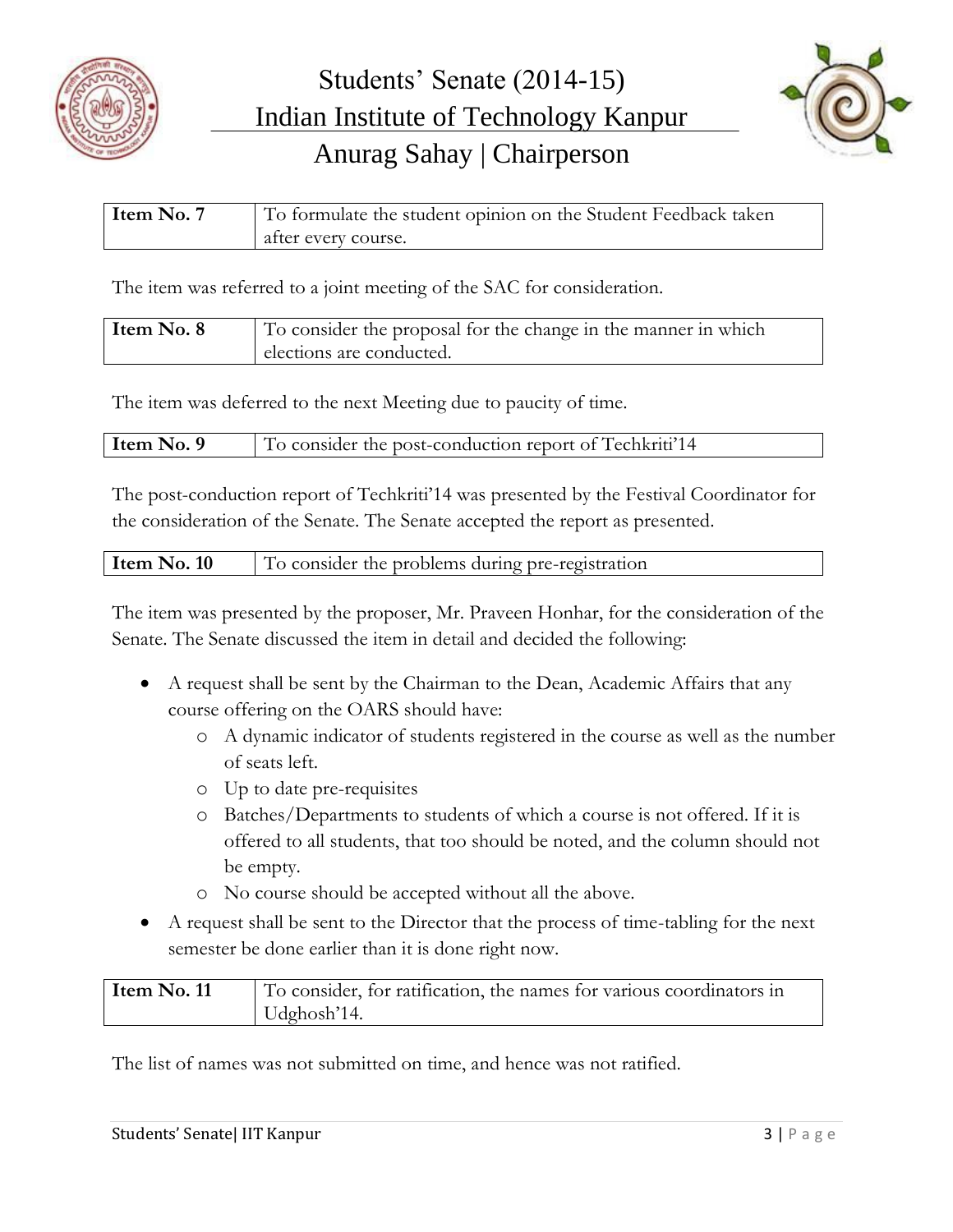



| Item No. 12 | To consider the name proposed for the Convener, COFA by the |
|-------------|-------------------------------------------------------------|
|             | Nominations Committee.                                      |

The name of Mr. Praveen Honhar (12508) for the post of Convener, COFA was submitted to the Senate for its consideration by the Nominations Committee. The same was ratified by the Senate.

| Item No. 13 | To consider the proposal to increase the cap of outside participants in |
|-------------|-------------------------------------------------------------------------|
|             | Gymkhana Festivals to 1800 from 1500.                                   |

The Senate had sent the proposal previously to the COSHA and COFA for its opinion. Taking into account this opinion, the Senate discussed the proposal again and accepted the proposal. It was decided that the Chairman shall forward the proposal to the Dean, Students' Affairs for discussion in the FAC(U), FAC(A) and FAC(T), followed by a discussion in the GFAC.

| Item No. 14 | To consider the proposed name for the Festival Chairman, |
|-------------|----------------------------------------------------------|
|             | Antaragni'14.                                            |

The name of Dr. Satyaki Roy, Dept. of Humanities and Social Science for the Festival Chairman, Antaragni'14 was submitted to the Senate for its consideration by the Festival Coordinators, Antaragni'14. The same was ratified by the Senate.

| Item No. 15 | To consider the names for Core Team, Udghosh'14 submitted by the |
|-------------|------------------------------------------------------------------|
|             | panel.                                                           |

The names were presented for the consideration of the Senate. The following names were ratified:

| Head, Events               | Maitrey Verma                   | 11398 |
|----------------------------|---------------------------------|-------|
| Head, Marketing            | <sup>1</sup> Anurag Kumar Lohia | 11139 |
| Head, Finance              | Shrey Agarwal                   | 11695 |
| Head, Events (Hospitality) | Ravi Choudhary                  | 11588 |

No questions and remarks were raised.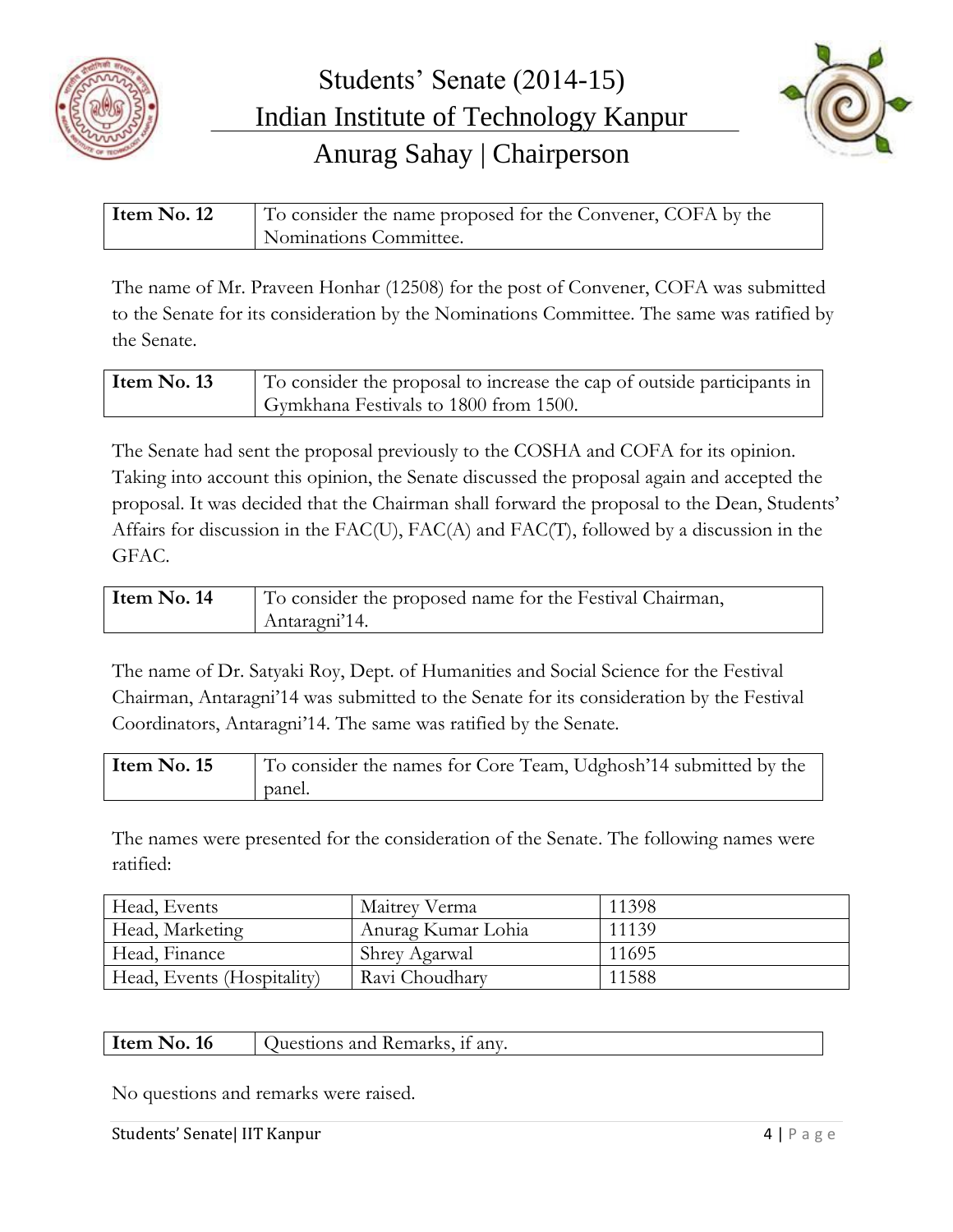



Any other item, with the permission of the Chair

One item was raised by the Finance Convener.

| Item No. 17 | To consider the expenditure of General Elections, 2014. |
|-------------|---------------------------------------------------------|
|-------------|---------------------------------------------------------|

The Finance Convener informed the Senate that the expenditure of the General Elections, 2014 far exceeded that of the previous year, even though ballot paper voting did not take place this time. It was further noted that the post-condiucton report did not include a detailed budget. Given this, he informed the Senate that he had invited the Chief Election Officer (2013-14) to a meeting of the Finance Committee requesting him to justify the expenditure. However, the Chief Election Officer did not attend the meeting.

The Senate discussed this issue, and decided that a deadline shall be set by the Chairman to the Chief Election Officer by which he shall submit in writing to the Finance Committee the details of the expenditure made during the General Elections, 2014, for the consideration of the Senate and the Finance Committee.

## **The Meeting was adjourned by the Chairperson, Students' Senate at 6:15 PM.**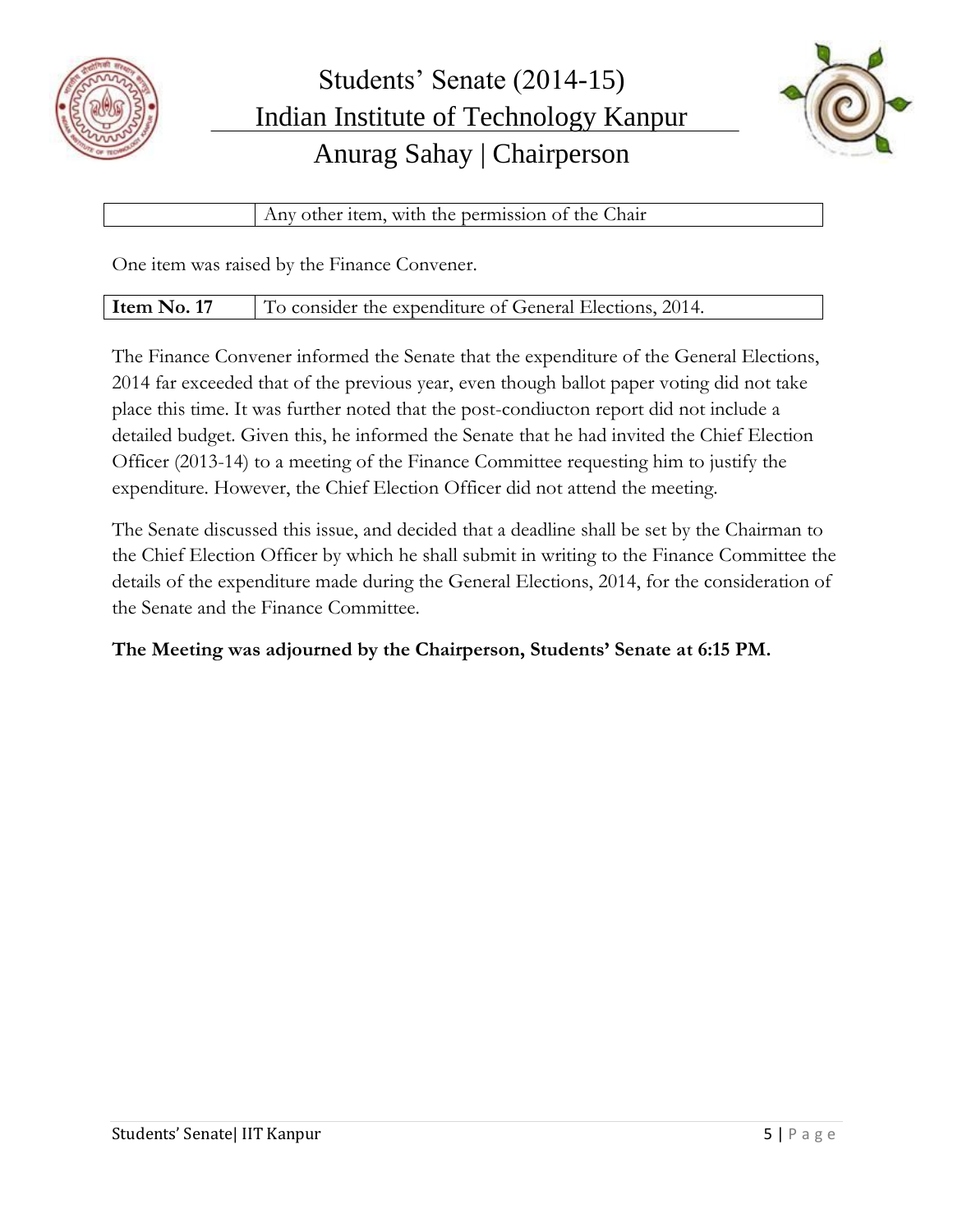



## **Attendance Record**

The attendance record is:

- Total Strength of the Senate : 56
- Total number of Senators present : 33
- Total number of Senators absent : 23
- Absent without notification : 18
- Absent with permission : 3

The detailed attendance record is as follows:

| Sl.No.         | Name                       | Post                                              | Attendance |
|----------------|----------------------------|---------------------------------------------------|------------|
| $\mathbf{1}$   | Anurag Sahay               | Chairperson, Students' Senate                     | Present    |
| $\overline{2}$ | Abhimanyu Arora            | President, Students' Gymkhana                     | Present    |
| 3              | Shalin Mandowara           | General Secretary, Cultural Council               | Present    |
| $\overline{4}$ | Shivendu Bhushan           | General Secretary, Science and Technology Council | Present    |
| 5              | Chirag Agarwal             | General Secretary, Games and Sports Council       | Present    |
| 6              | Chetan Kumar Garg          | General Secretary, Films and Media Council        | Present    |
| 7              | Ashwani Kumar<br>Munnangi  | Senator, PhD                                      | Present    |
| 8              | Ahmed Sameer               | Senator, PhD                                      | Absent#    |
| 9              | Syed Moiz Ali              | Senator, PhD                                      | Present    |
| 10             | Ankita Singh               | Senator, PhD                                      | Present    |
| 11             | Imran Khan                 | Senator, PhD                                      | Absent#    |
| 12             | Sandeep Kumar              | Senator, PhD                                      | Absent#    |
| 13             | Charchit Kumar             | Senator, PhD                                      | Absent#    |
| 14             | Mohd. Amir                 | Senator, PhD                                      | Absent#    |
| 15             | Gopal Sharain<br>Parashari | Senator, PhD                                      | Absent#    |
| 16             | Arun Karthik B.            | Senator, PhD                                      | Absent#    |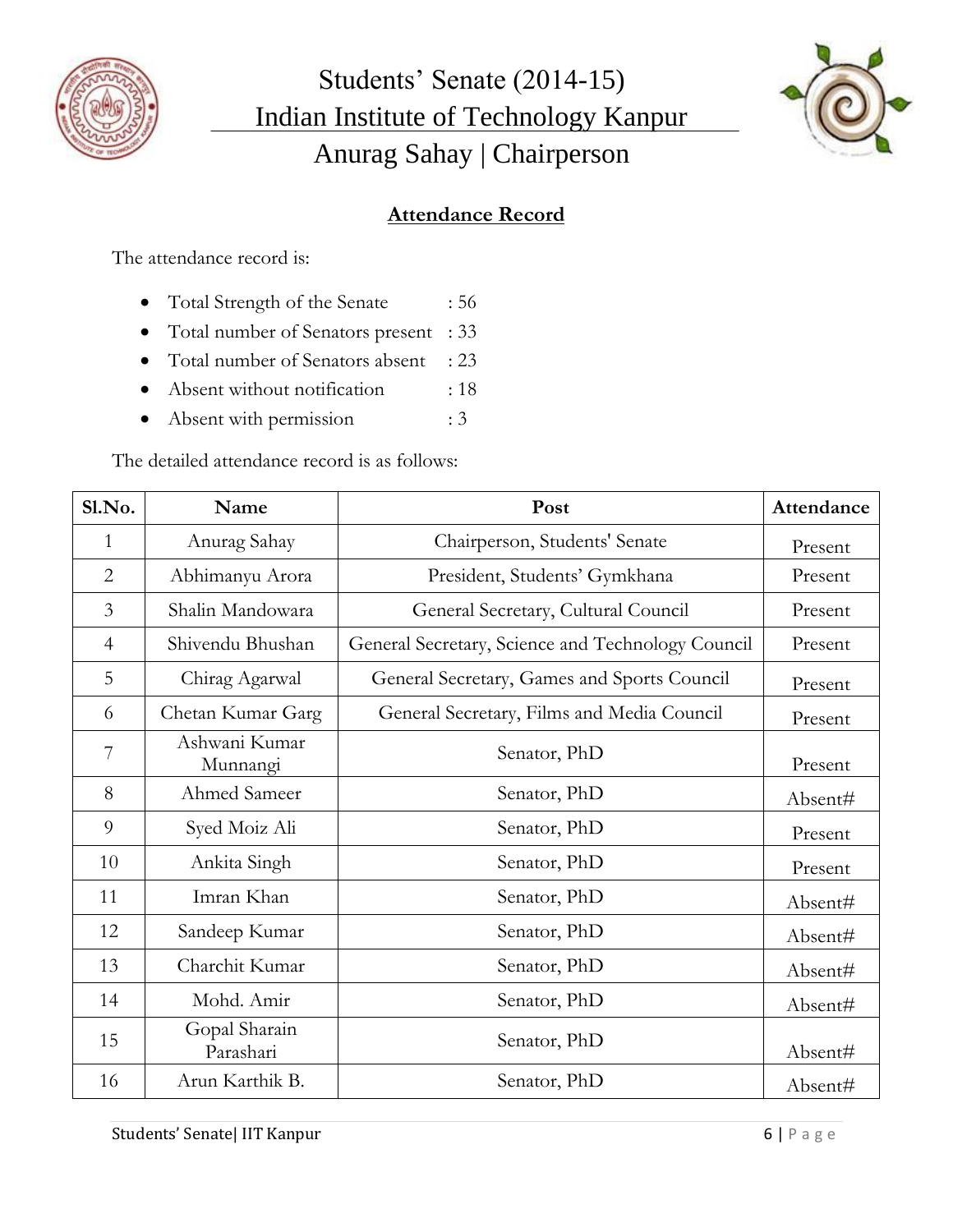



| 17 | Amarjit Kene           | Senator, PhD                                              | Absent  |
|----|------------------------|-----------------------------------------------------------|---------|
| 18 | Vipin Kumar Jain       | Senator, PhD                                              | Absent# |
| 19 | Abhijeet Swain         | Senator, PhD                                              | Absent# |
| 20 | Mohd. Furquan          | Senator, MTech Y12                                        | Absent# |
| 21 | Akash Pushkar          | Senator, MTech Y13                                        | Absent# |
| 22 | Mohammad<br>Mahmood    | Senator, MTech Y13                                        | Present |
| 23 | Gyanesh Kumar<br>Singh | Senator, MTech Y13                                        | Present |
| 24 | Mohd. Asim Khan        | Senator, MBA, MDes and Other Equivalent<br>Programmes Y13 | Absent  |
| 25 | Sushant Singh          | Senator, UG Y9                                            | Absent* |
| 26 | Manish Kumar           | Senator, UG Y9                                            | Absent# |
| 27 | Hemant Patel           | Senator, UG Y10 (5 Year)                                  | Absent* |
| 28 | Mohd. Dawood           | Senator, UG Y10 (5 Year)                                  | Absent# |
| 29 | Avish Rana             | Senator, UG Y10 (5 Year)                                  | Present |
| 30 | Mohd. Farid Ahsan      | Senator, UG Y10 (4 Year)                                  | Absent# |
| 31 | Rishabh Katiyar        | Senator, UG Y10 (4 Year)                                  | Absent# |
| 32 | Umang Khandelwal       | Senator, UG Y10 (4 Year)                                  | Absent# |
| 33 | Sanchit Garg           | Senator, UG Y10 (4 Year)                                  | Present |
| 34 | Abhishek Jindal        | Senator, UG Y10 (4 Year)                                  | Present |
| 35 | Amitanshu Gupta        | Senator, UG Y11                                           | Present |
| 36 | Anuj Kukreja           | Senator, UG Y11                                           | Present |
| 37 | Jai Prakash Menaria    | Senator, UG Y11                                           | Present |
| 38 | Pranay Jain            | Senator, UG Y11                                           | Present |
| 39 | Shrey Agarwal          | Senator, UG Y11                                           | Present |
| 40 | Vibhu Mohan Bajpai     | Senator, UG Y11                                           | Present |
| 41 | Arjun Singh            | Senator, UG Y12                                           | Present |